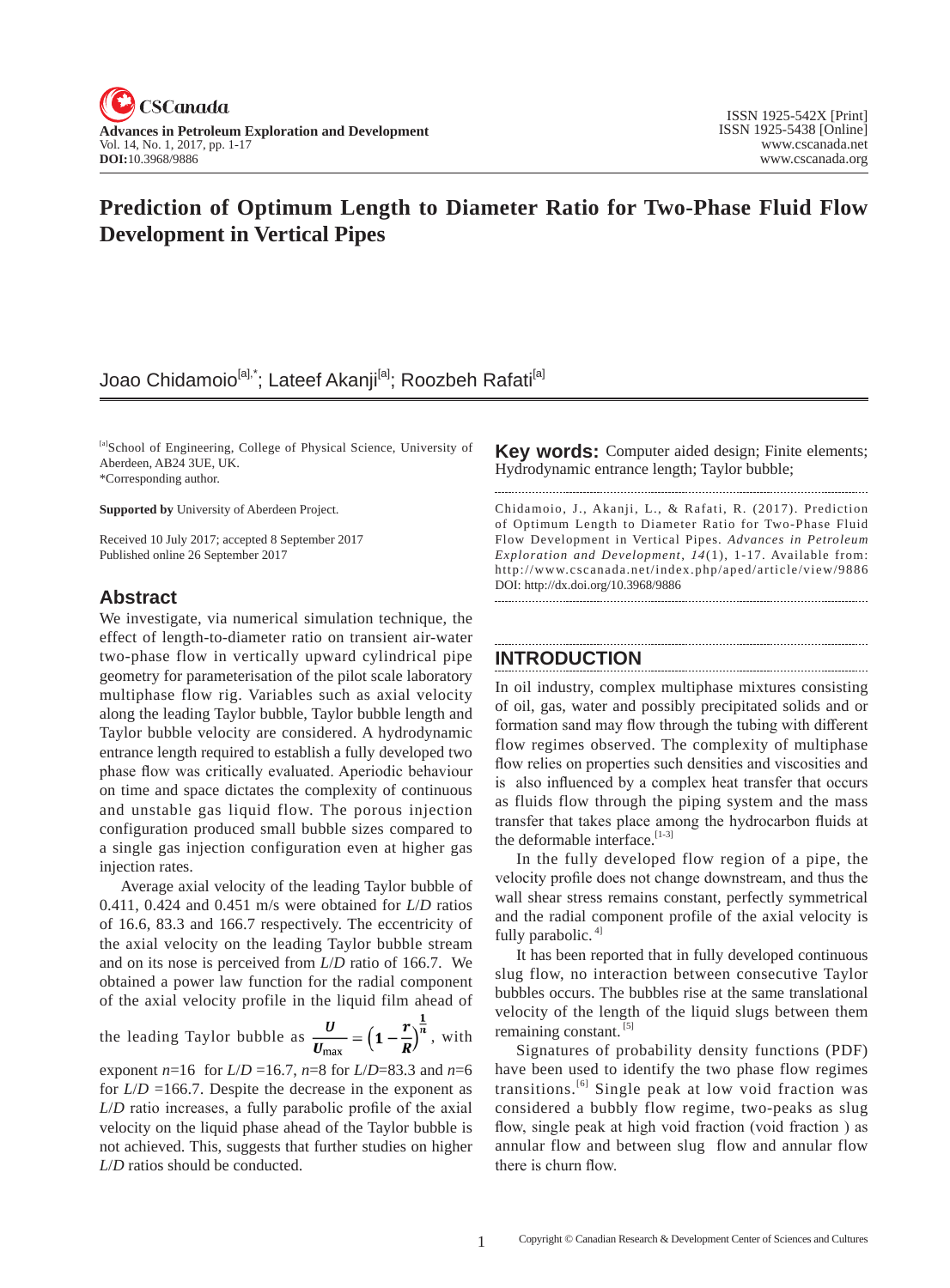Observation of the characteristic behavior of slug frequency along the center line on air-water vertical upward flow in pipes can be used to evaluate the hydrodynamic entrance length. $^{[7]}$  The point at which the slug frequency becomes constant along the pipe length is considered as the entrance length. Therefore, a 60D entrance length was obtained. Paradoxically, overestimation of slug frequency was obtained by comparison with the model proposed by Hernandez-Perez et al.<sup>[8]</sup> and underestimation with a model proposed by Zabaras. $^{[9]}$ 

Application of time series of void fraction and PDF of void fraction to determine the hydrodynamic entrance length has been implemented by Abdulkadir et al.<sup>[10]</sup> for vertical upward flow of air-water in 0.067 m inner diameter pipe. A slug flow pattern was considered to be fully developed in length of 60D pipe diameter based on PDF of void fraction that showed traditional features of slug flow (one peak at lower void faction representing liquid slug and one peak at higher void fraction denoting a Taylor bubble) in between 4.0 and 5.5 m in length. The results from CFD simulation were compared with the experiments and satisfactory agreement were obtained. However, this result cannot be up-scaled to a different height.

According to Brenn,<sup>[11]</sup> in single phase flow, it is well established that an entrance length of 30 to 50 diameters is necessary to establish fully developed flow in the turbulent regime. The corresponding minimum length threshold for multiphase flow to be fully developed is less well established and it is quite possible that some of the reported experimental observations are for temporary or developing flow patterns, argued Brenn and Wang et al.<sup>[11-12]</sup> Similar argument has been made by Araujo et al.<sup>[13]</sup> Mayor et al.<sup>[14]</sup> and Morgado et al.<sup>[15]</sup> respectively. For a fully developed gas-liquid two-phase upward slug flow, the translational propagating velocity is independent of the length of the Taylor bubble.<sup>[16-20]</sup>

Measurements of slug length and the trailing Taylor bubble in vertical upward slug flow using optical probes and high speed motion analyser have been conducted by XIA et al.<sup>[21]</sup> They were able to derive a correlation between the trailing bubble velocity and the length of liquid slug. Better agreement was found in position of 1, while some discrepancies were observed at locations close to the pipe inlet at ; and respectively.

The minimum length of a stable liquid slug is equal to the distance from the Taylor bubble bottom to the position where the axial velocity in near wall approaches constant, stated Wang et al.<sup>[22]</sup>

Another complexity in obtaining fully developed gasliquid flow is the expansion of the gas phase caused by the pressure changes along the tubing as it rises from the bottom of the well, leading to increase in bubble volume thereby affecting its motion.<sup>[3, 6, 15, 23]</sup>

Several investigators<sup>[24]</sup> have attributed a certain range of pipe length requirement for the full development of continuous slug flow, whilst others<sup>[25]</sup> have studied the effect of pipe diameter on the flow regime transition from slug to annular flow. In the former, lengths of between 50D and 70D and 70D and 100D were suggested for turbulent and laminar scenarios respectively. In the latter, an inner pipe diameter of 19 mm was investigated and compared with data bank from 5 to 70 mm diameter pipes.

The following length to diameter ratio correlation for fully developed slug flow was proposed by Taitel et al. [26]

$$
\frac{L}{D} = 40.6 \left( \frac{U_m}{\sqrt{gD}} + 0.22 \right). \tag{1}
$$

Where,  $U_m$  denote the average mixture velocity, D is the pipe diameter and g is the gravity acceleration.

In their investigations, based on slugging frequency decay, Kaji et al.<sup>[6]</sup> concluded that the flow pattern as well as slug lengths vary with the axial position. Although they did not find the exact axial distance at which the flow is fully developed, a Taylor bubble/liquid slug length of 100D was observed. Further, a gradual decrease of slug frequency was observed even at the furthest measurement point of 151.2D.

The work of Sharaf et al.<sup>[27]</sup> demonstrated that the flow pattern transitions during gas-liquid flow are not sharp rather a gradual shift from the characteristic of one flow pattern to those of another. Wisps of different sizes have been observed over most of the flow rates studied in gasliquid two phase co-current flow in a vertical riser of 12.7 cm inner diameter.

The fully developed slug flow was characterised by Rosa and Souza<sup>[28]</sup> as the one where the liquid and gas velocity profiles no longer change within the liquid slug, the neighboring Taylor bubbles do not merge and the bubbles coalescence rate is null.

It is generally expected that, very long tubes are required to achieve fully developed continuous slug flow. This is as a result of the occurrence of bubble coalescence in the hydrodynamic entrance region where the alteration of the flow pattern along the tubing usually manifests. [14-15,

From the above reported investigations, it can be concluded that, whilst a lot has been done in understanding the effect of pipe length, diameter and axial location on flow transition and regime development, there is yet to be an established relationship between the length-to-diameter ratio and the evolution/devolution sequence of the full parabolic profile observable in gasliquid flow.

In this work, we investigate via numerical simulation technique, the effect of length-to-diameter ratio on transient air-water two-phase flow in vertically upward cylindrical pipe geometry for parameterisation of the pilot scale laboratory multiphase flow rig.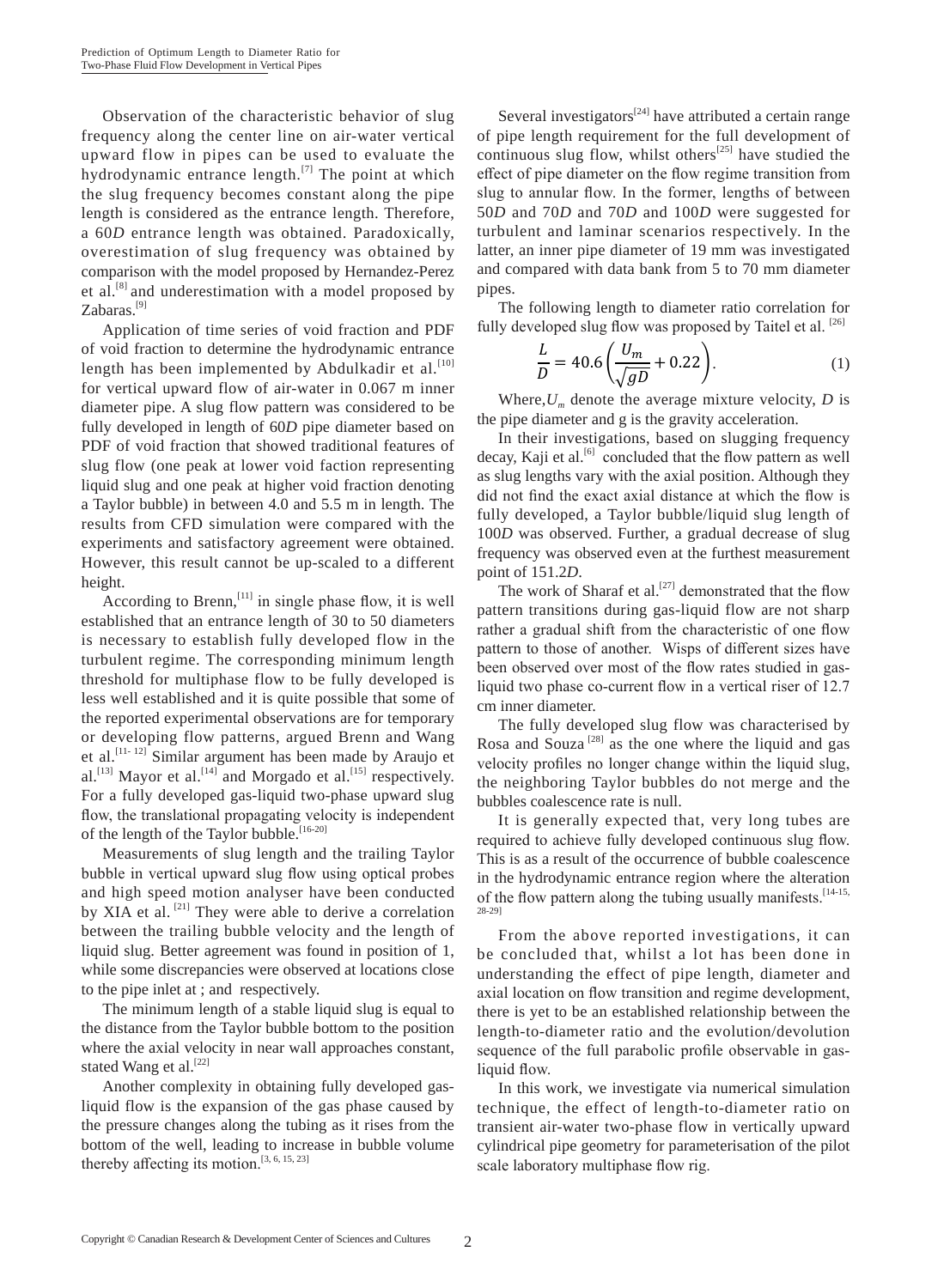# **1. METHODOLOGY**

A numerical model is formulated to establish the variations of phenomenological behaviour in the parameters associated with two phase flow developments by running a sensitivity analysis of variables such as the length to diameter ratio. The models dimensions are presented in Table 1.

First, several cylindrical pipe geometries of varying lengths were constructed using Computer-Aided-Design (CAD) package tool. The CAD tool allows for Non-Uniform Rational B-spline (NURBS) curves and surfaces of order 3 to be used in order to accurately capture the curvatures with tolerance-based level of detail, at the injections points along the pipe length.<sup>[30]</sup> Absolute tolerance of  $10^{-9}$  meters; relative tolerance of  $10^{-7}$ % and angle tolerance of  $10^{-3}$  degree, were applied in order to differentiate all the discernible features in the models.

The geometries are then meshed using unstructured

spatially variable adaptive grid, capable of tracking freeform entities such as NURB.

| <b>Table 1</b><br>Length to Diameter Ratio Adopted in This<br>Investigation |  |  |
|-----------------------------------------------------------------------------|--|--|
|-----------------------------------------------------------------------------|--|--|

| LD       | $1.0 \,$ , m | $5.0 \,$ , m | $10.0 \, , m$ |
|----------|--------------|--------------|---------------|
| 0.067, m |              | 83.3         | 166.7         |

Figure 1 represents the examples of the CAD geometries applied on this investigation, with respective finite element (FEM) mesh, where (a) is *L*/*D* of 16.7 model; (b) is *L*/*D* of 83.3 and (c) is *L*/*D* of 166.7.

The geometries are then meshed using unstructured spatially variable adaptive grid, capable of tracking freeform entities such as NURBS. In order to discretise the annular space inside of the tubing, and the surface walls of all geometric samples, an unstructured hybrid mesh consisting of triangle and tetrahedron elements are used and the mesh quality indicators are presented in Table 2.



#### **Figure 1**

**Computer-Aided-Design (CAD) and the Corresponding Finite Element Mesh for Selected Geometric Models of**  *L***/***D* **Ratio (a) 16.7, (b) 83.3 and (c) 166.7**

The mesh quality is characterised by the orthogonal quality ranges. The orthogonal quality ranges from 0 to 1, where values close to 0 correspond to low quality and values close to 1 are high quality and the maximum aspect ratio is required to be less than  $5^{[31]}$  As show in Table 2, the mesh quality is in the range of the minimum required. Mesh qualities are improved by using high level diagnostic smoothening and modification algorithm in Integrated Computer Engineering and Manufacturing (ICEM) tool. Typical problems that may be associated with low mesh quality includes single, multiples edges, triangle boxes, overlapping elements, non-manifold and unconnected vertices.

| <b>Table 2</b>            |  |
|---------------------------|--|
| <b>Sample Mesh Report</b> |  |

| Quality/ratio | Minimum orthogonal quality | <b>Maximum</b> aspect ratio | Number of elements |
|---------------|----------------------------|-----------------------------|--------------------|
| $L/D = 16.7$  | 0.793                      | 3.29                        | 60,117             |
| $L/D = 83.3$  | 0.677                      | 2.94                        | 73.199             |
| $L/D = 166.7$ | 0.987                      | 1.8                         | 61.304             |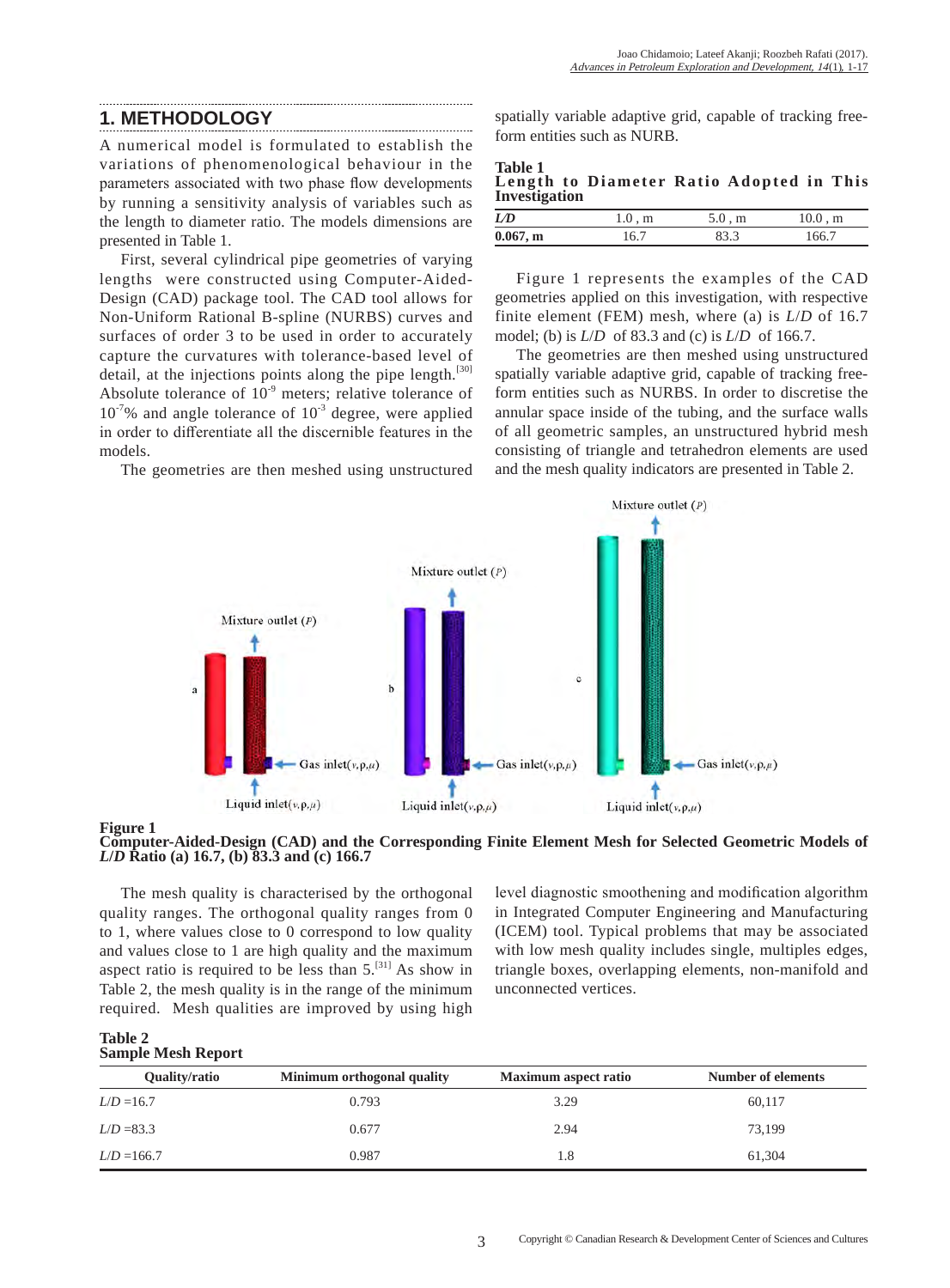Assumptions, Boundary and Initial Conditions

The transient two phase flow in vertical upward cylindrical pipe is assumed to be incompressible. immiscible, isothermal and with no mass transfer between the phases. Additionally, gravity and turbulence are taken into account, where the turbulence effects are evaluated by the use of the standard<sup>[32]</sup> and Renormalised group (RNG) models<sup>[33]</sup> and combined with the standard wall functions approach.

The inlet velocity for liquid phase is placed at the bottom of the tubing, while the gas inlet velocity was set at lower side of the tubing (see Figure 1). A Dirichlet boundary condition is applied in the inlet. The outlet boundary for the mixture is placed at the top of the tubing see Figure 1, where a pressure boundary condition (Neumam boundary condition) is applied at the outlet and it is set equal to zero Pascal, meaning that the outlet is open to the environment and the only pressure acting at the outlet is atmospheric pressure. The outer surfaces of the tubing are treated as wall with no slip<sup>[32]</sup> and no penetration, where denote the unit tangent on the boundary and unit normal to the boundary respectively. The initial conditions are presented in Table 3.

| Table 3 |                                                         |  |
|---------|---------------------------------------------------------|--|
|         | <b>Fluid Physical Properties and Initial Conditions</b> |  |

|       | Velocity, | <b>Density</b> | Viscosity, | <b>Tension</b> |
|-------|-----------|----------------|------------|----------------|
| Water | 0.1       | 998.2          | 0.00103    | 0.073          |
| Air   | $0.5 - 5$ | 1.225          | 0.0000179  |                |

# **2. NUMERICAL SIMULATIONS**

The volume of fluid method, developed by Hirt<sup>[34]</sup> uses a phase indicator function, to track the interface between two or more phases. The indicator function uses values between 0 and 1 to distinguish between different fluids, which are considered as immiscible phases.

#### **2.1 Governing Equations**

The flow of two-phases in a tubing can be described by the general form of the momentum equation, constrained by the mass conservation equation. The momentum conservation equations can be written as:

$$
\frac{\partial}{\partial t}(\rho U_j) + \frac{\partial}{\partial z_j}(\rho U_i U_j) = -\frac{\partial P}{\partial z_i} + \frac{\partial}{\partial z_j} \mu \left(\frac{\partial U_i}{\partial z_j} + \frac{\partial U_j}{\partial z_i}\right) + \rho g_j + F_j
$$
\n(2)

The mass conservation equation can be expressed as:

$$
\frac{\partial \rho}{\partial t} + \frac{\partial}{\partial z_i} (\rho U_i) = 0.
$$
 (3)

Where,  $\rho$  and U are the mixture density and mixture velocity respectively. In Equation 2, the term (a) represents the rate of increment in momentum per unit volume; (b) is the change in momentum due to convection; (c) is the pressure gradient; (d) represents the viscous and turbulent contributions; (e) is the gravitational forces and (f) represents the forces due to surface tension.

The surface tension is modelled by the continuum surface force formulation proposed by Brackbill et al.<sup>[35]</sup> For the cell lying at the interface, the mixture density, dynamic viscosity and the mixture velocity are related to the volume fraction and individual properties of phase  $k$ .

Thus<sup>-</sup>

$$
\rho = \sum \alpha_k \rho_k \tag{4}
$$

$$
\mu = \frac{\sum \alpha_k \rho_k \mu_k}{\sum \alpha_k \rho_k},\tag{5}
$$

$$
U = \frac{\sum \alpha_k \rho_k U_k}{\sum \alpha_k \rho_k} \,. \tag{6}
$$

For each phase present in the mixture, an additional transport equation, for its volume fraction needs to be included in the calculation, thus:

$$
\frac{\partial}{\partial t}(\rho \alpha_k) + \frac{\partial}{\partial z_i}(\rho U_k \alpha_k) = S_k . \tag{7}
$$

Where,  $S_k$  in Equation 7, is the source term.

For a Taylor bubble rising in a flowing liquid, the following elliptic equations are required as closure for the Reynolds Average Navier Stokes (RANS) equations:

$$
\rho U_j \frac{\partial k}{\partial z_j} = \frac{\partial}{\partial z_j} \left( \frac{\mu_t}{\sigma_k} \frac{\partial k}{\partial z_j} \right) + \mu_t \frac{\partial U_j}{\partial z_i} \left( \frac{\partial U_i}{\partial z_j} + \frac{\partial U_j}{\partial z_i} \right) - \rho \epsilon \tag{8}
$$

$$
\rho U_j \frac{\partial \varepsilon}{\partial z_j} = \frac{\partial}{\partial z_j} \left( \frac{\mu_t}{\sigma_{\varepsilon}} \frac{\partial \varepsilon}{\partial z_j} \right) + C_1 \frac{\partial U_j}{\partial z_i} \left( \frac{\partial U_i}{\partial z_j} + \frac{\partial U_j}{\partial z_i} \right) - C_2 \frac{\varepsilon}{k} \rho \varepsilon \tag{9}
$$

Where k is the turbulent kinetic energy;  $\varepsilon$  is the dissipation rate of k,  $\mu_t$  is turbulent viscosity.  $\sigma_k$ ,  $\sigma_s$ ,  $C_1$ ,  $C_2$ are constants with the following values 1.00, 1.30, 1.44 and 1.92 respectively.<sup>[10]</sup>

In order to estimate the inlet values of the turbulent kinetic energy k and the dissipation rate,  $\varepsilon$  the following equations proposed by launder and Spalding<sup>[32]</sup> are used.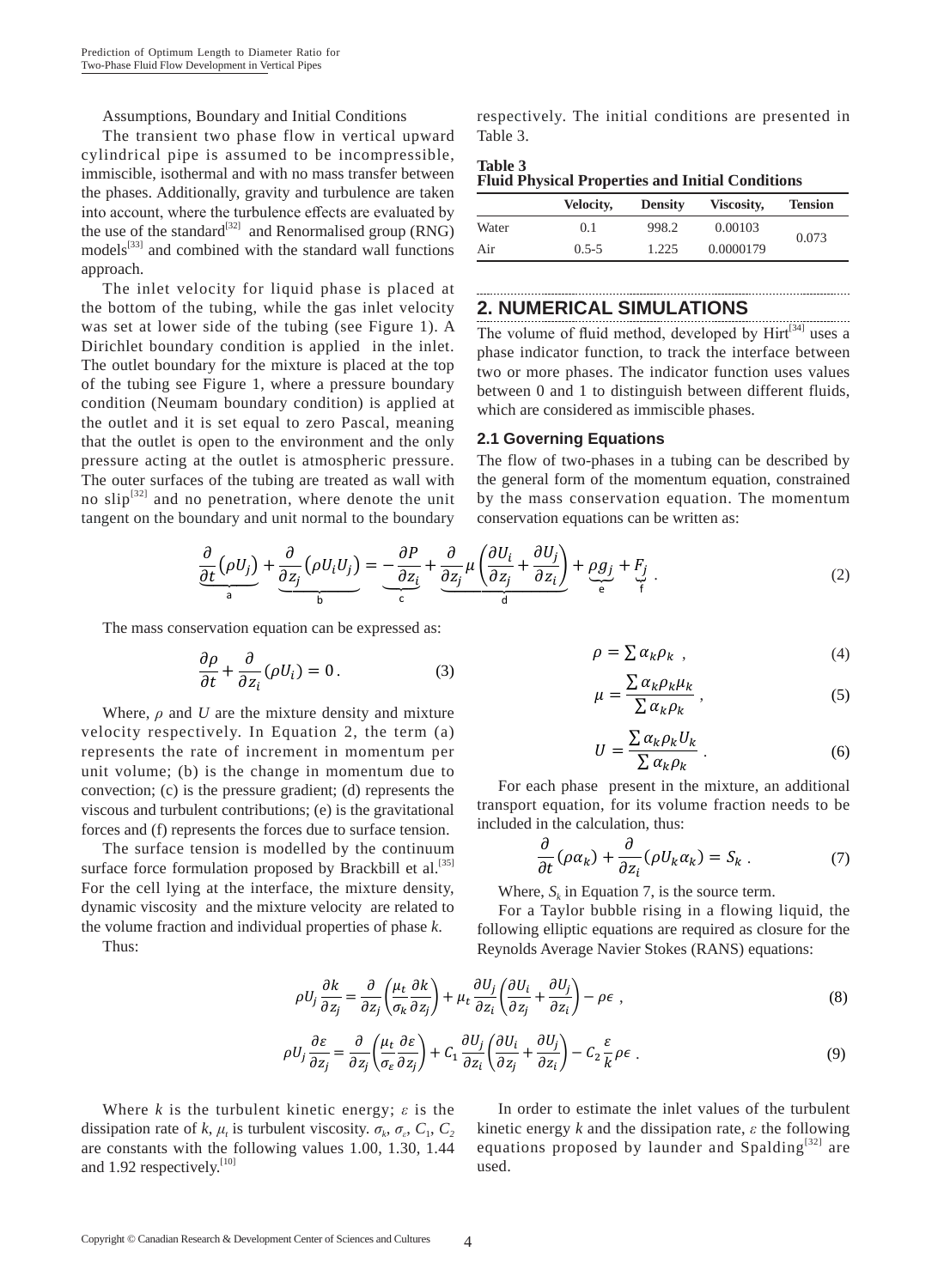$$
k_{in} = \frac{3}{2} \left( \frac{0.16}{Re^{\frac{1}{8}}} \right)^2 U_{in}^2 , \qquad (10)
$$

$$
Re = \frac{\rho U_{in} D}{\mu},\tag{11}
$$

$$
\varepsilon_{in} = \frac{2}{D} k_{in}^{\frac{3}{2}}.
$$
 (12)

Where,  $U_{in}$  is the superficial velocity at the inlet in m/s,  $R_e$  is the Reynolds number, while  $\varepsilon_{in}$  is the corresponding dissipation rate.

The  $k$ - $\varepsilon$  model used in this numerical simulation is semi-empirical model which has been developed for single phase. Scarcity of knowledge exists about their behaviour close to the gas-liquid interface, where there is discontinuity in the values of density and viscosity.<sup>[36-37]</sup>

#### 2.2 Solution Algorithm

Numerical simulation based on the finite volume method was used to solve the continuity equation (Equation 3), momentum equation (Equation 2) and transport equation (Equation 7). The domain is discretised into a finite set of control volumes or cells. Each transport equation is discretised into algebraic form by expressing the variation in the dependent variable and its derivatives, using interpolation profiles, in terms of the grid point values.<sup>[38]</sup>

Material properties, velocities are calculated at cell centers and face values are interpolated in terms of local and adjacent cell values.<sup>[31]</sup>

#### **Table 4 Mesh Information**

Semi-implicit method for pressure-linked equations algorithm developed by Patankar and Spalding<sup>[39]</sup> is applied. Additionally, under relaxation factors on pressure, momentum and turbulent kinetic parameters are set to be 0.30, 0.70 and 0.80 as suggest by ANSYS.<sup>[31]</sup>

# 2.3 Grid Convergence

Mesh or grid independence study is carried to determine this optimum point where a fairly accurate solution for the problem is found at the expense of least computational resources

To establish the convergence of the scheme to a mesh-independent solution, a mesh independence study is carried out to determine the optimum number of elements where a fairly accurate solution is found. Unsteady state air-water flow in vertical upward tubing of 0.067 m diameter and 1.0 m length is computed using unstructured mesh, where we start with a coarse mesh of 60,117 elements and increase the mesh density successively. Thus, the computations are done for  $60,117, 66,460$  and  $74,570$  elements respectively. The meshes were tested with an inlet flow conditions of air superficial velocity of m/s, and water superficial velocity of m/s and the mesh report is presented on Table 4. Radial profile of the axial velocity on the Taylor bubble nose for each mesh density is presented. From Figure 3, we found that solutions are indistinguishable for mesh densities greater than 66,460.

|                            | Coarse mesh (a)<br>60,117 |               | Medium mesh (b) |             | Fine mesh (c) |
|----------------------------|---------------------------|---------------|-----------------|-------------|---------------|
| Number of elements         |                           |               |                 | 66,460      |               |
| Number of nodes            |                           | 61,184        |                 | 67,584      |               |
| Minimum orthogonal quality | 0.79                      |               | 0.84            |             | 0.93          |
|                            |                           | a             | b               | c.          |               |
|                            | Axial position            | $L/D = 10.64$ | $L/D=10.62$     | $L/D=10.57$ |               |
|                            | Taylor bubble             |               |                 |             |               |
|                            | Simulation time           | $i=1.489s$    | $t=1,496s$      | $t=1.499s$  |               |

#### **Figure 2**

Spatial and Transient Coordinates of the Reference Slit (Yellow Line) Along the Taylor Bubble Nose for Axial Velocity Computation at Different Mesh Densities. (A) Is the Taylor Bubble in Coarse Mesh, (B) Is the Taylor Bubble in Medium Mesh and (C) Is the Taylor Bubble in the Fine Mesh

For a coarse mesh a the axial velocity at Taylor bubble nose was computed on position of  $L/D = 10.64$  and simulation time of 1.499 s, and for a medium mesh, the axial velocity was calculated on position on position of  $L/D = 10.62$  and simulation time of 1.496 s while for the fine mesh, a position of  $L/D=10.57$  and simulation time of

#### 1.489 s were used.

#### 2.4 Numerical Validation Method

To validate the approach developed in this work, a study on transient air-water flow in vertical upward was conducted and compared with the experimental measurement by Polonsky et al.<sup>[40]</sup>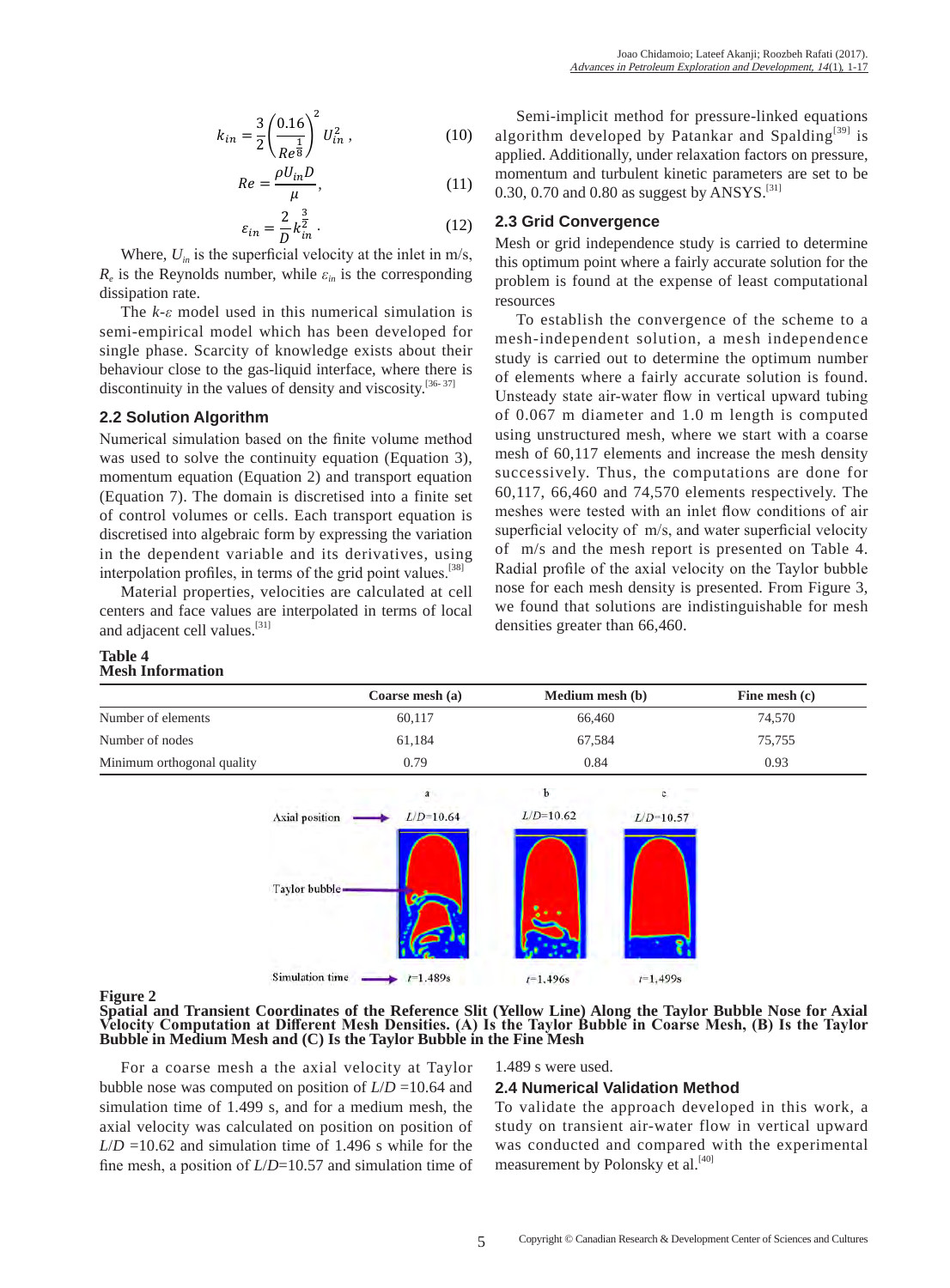The experimental test section of the rig consisting of 0.025 m diameter and 4.0 m length, was replicated numerically by use of CAD tool and meshed in ICEM CFD. The numerical tests were carried out at axial distance of the test sections of *L*/*D* of 13.08; 13.12; 13.16; 13.2 respectively. Inlet air superficial velocity of m/s was assigned at inlet, while water was assumed stagnant inside the pipe. In order to ensure that the reading is accurate, a fine grid mesh consisting of 227,444 elements were used. 2*D* geometry mesh representation of the fluids inlet section is showed in Figure 4 (a) and the corresponding mesh quality histogram is presented in (b), where a minimum orthogonal quality of 0.56 was obtained.



Figure 3<br>Influence of Mesh Size on Numerical Results





**2***D* **Representation of the Geometric Mesh (a) and Respective Mesh Orthogonal Quality (b)**

Figure 5 shows a qualitative comparison between the numerical and experimental data obtained from Pololonsky et al.<sup>[40]</sup> The velocity profiles are normalized by the maximum velocity .

Qualitatively, the numerical solution compare well to the experimental data in all aspects as noticed in Figure 5. The axial velocity ahead of the nose of Taylor bubble was normalised by dividing the current axial velocity by the maximum axial velocity.

The trend of results obtained is observed to be within reasonable degree of accuracy in comparison with the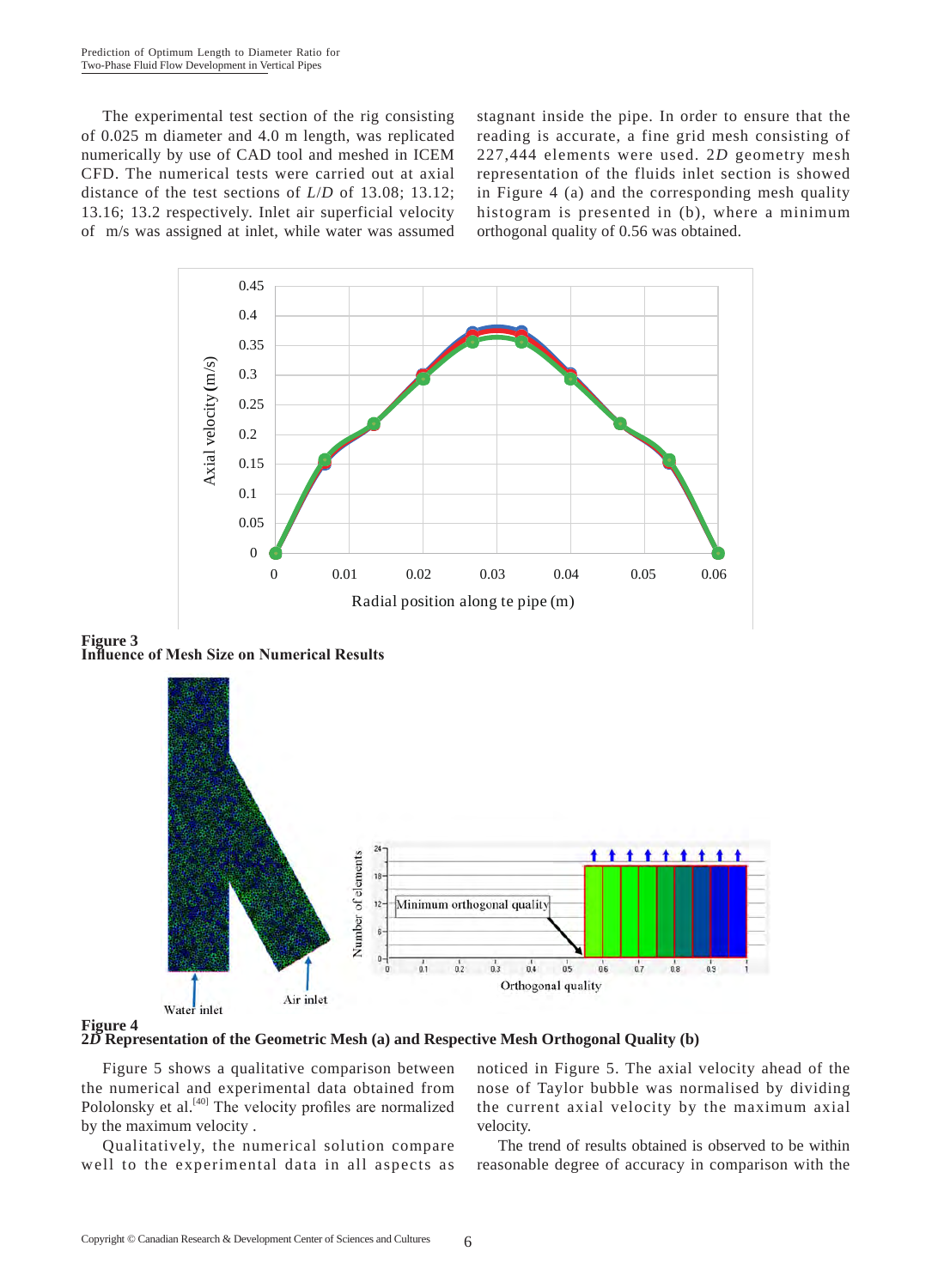experimental results. This can be attributed to the very high mesh refinement used in the numerical simulation.

The predicted axial velocity profiles ahead of the Taylor bubble were in good agreement with the

observed data. Thus, it can be concluded that, in spite of some deviations, the present simulation can generally predict the axial velocity profiles ahead of the Taylor bubble.



**Figure 5**

**Comparison Between Present Simulation (a) With the Experimental Data From Polonsky et al.[40] Measurement (b), of the Velocity Profiles Ahead of the Taylor Bubble Air-Water Two-Phase Flow in Vertical Upward in the Tubing of 0.025 m of Diameter and 4 m**

# **3. RESULTS AND DISCUSSION**

## **3.1 Influence of Inlet Geometry Configuration on Bubbles Evolution and Devolution Close to the Injection Point**

The effect of gas injection geometry on bubble size evolution is evaluated. 2*D* geometric mesh representation is shown in Figure 6(a), and the respective

mesh orthogonal quality is presented on (b). The air inlets are three porous of 0.002 m ID each, while the water inlet is 0.06 m ID. Additionally, the influence of air inlet superficial velocity has been assessed, where values of 1.5, 3.0 and 5 m/s respectively, where assigned at the air inlet. Additionally, a comparison between single air injection and porous air injector were performed.

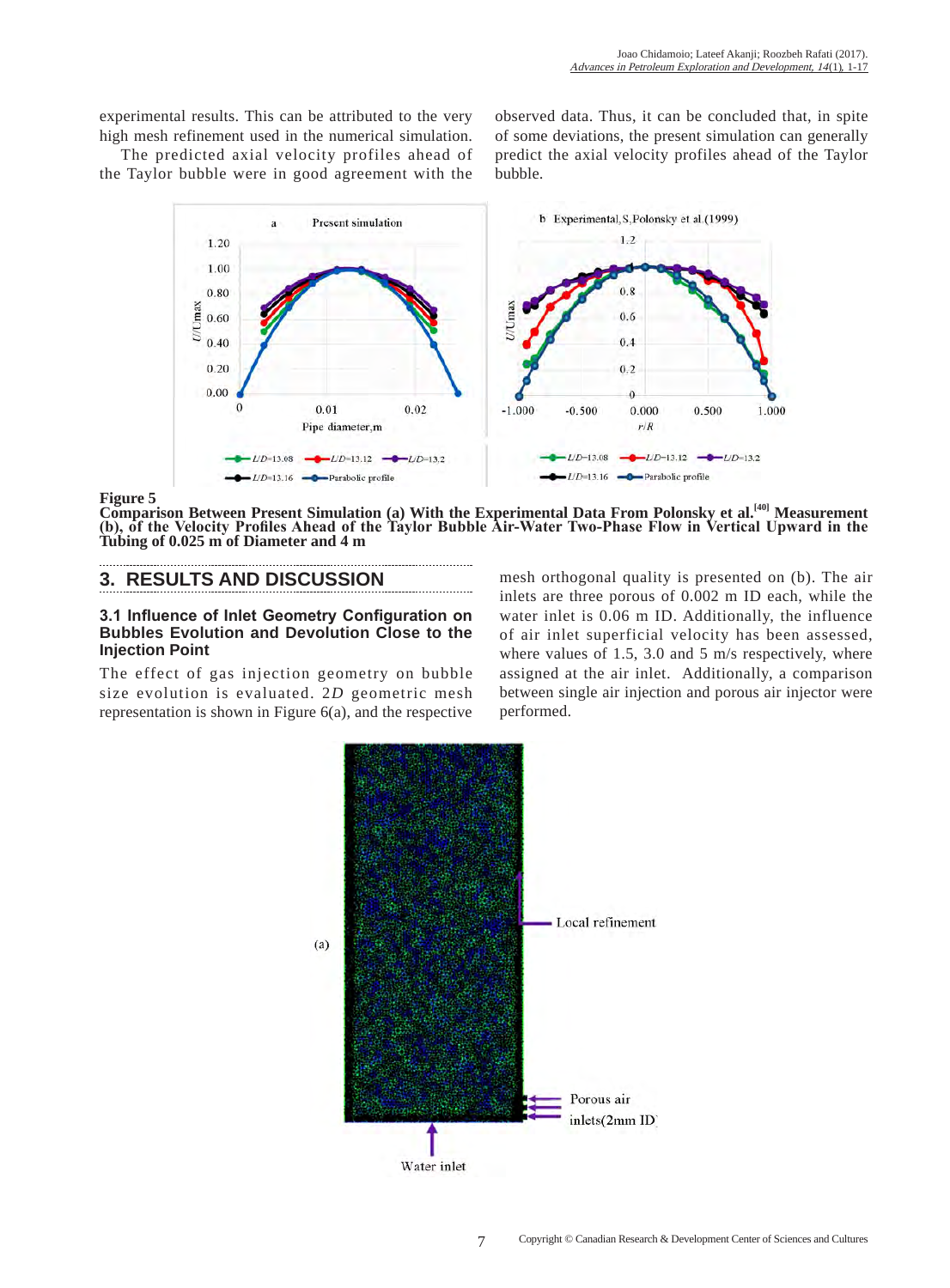

#### **Figure 6**

**2***D* **Representation of the Geometric Mesh (a) Respective Mesh Orthogonal Quality (b). The Mesh Has Been Refined Along the Pipe Inlets and the Pipe Internal Walls as Shown in (a)**

## **3.1.1 Effect Air Inlet Superficial Velocity on Bubbles Dynamics**

The computed transient evolution of air bubbles (red colour) is illustrated in Figure 7. By varying the air inlet superficial velocity from 1.5 to 5 m/s, while keeping the water inlet velocity of 0.1 m/s constant, the effect of geometry configuration was critically evaluated. As can be seen from Figure 7, the bubbles volume increases with increasing air superficial velocity, which is also in agreement with previous study of Shao et al.<sup>[41]</sup> for similar systems. The influence of low air injection rate is also reflected in bubbles residence time, where we see that for small bubbles size the residence time is higher compared to high injection rate. Moreover, the bubbles volume expansion rate increase with air inlet superficial velocity. In all range of air inlet superficial velocities, the air bubbles present irregular shape and with deformation. Low air injection rate results in low bubble size formation and high residence time, while high air injection rate provides high bubbles size and low residence time.



#### **Figure 7**

**Air Bubbles (Red) Distribution Close to the Inlet as Function of Inlet Superficial Velocities at Constant Water Superficial Velocity of 0.1 m/s**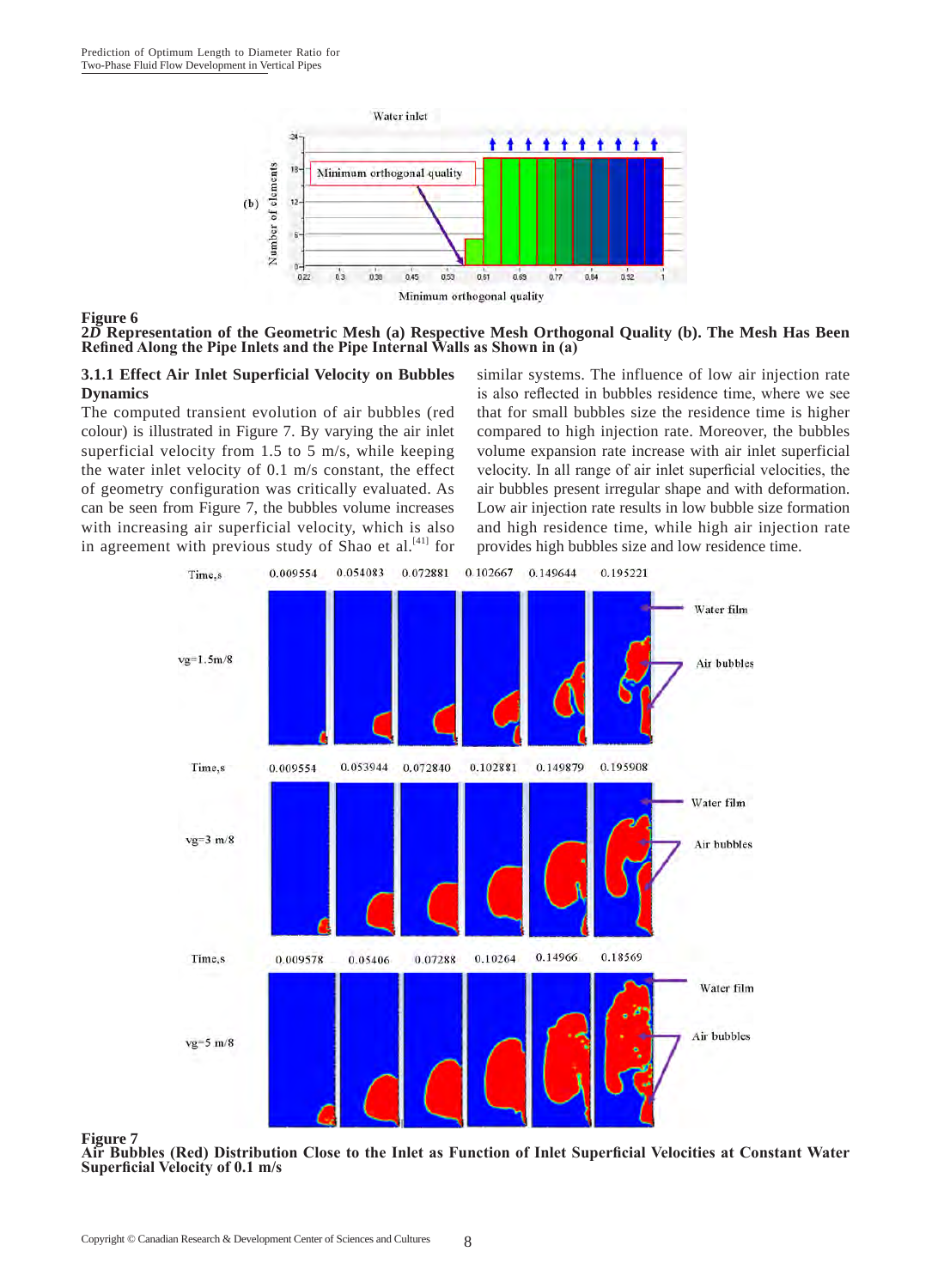# **3.1.2 Comparative Analysis of the Air Injector Configuration's Role on Bubbles Dynamics Close to the Injection Point**

The influence of air inlet configuration on air bubble evolution is addressed, by comparing the transient evolution of bubbles with porous injectors and single injector respectively.

As noticed from Figure 8, the size of the air inlet affects the bubbles size evolution. Larger bubbles

are formed at the injection point region for single nozzle compared to porous nozzle for almost similar residence time. The increase in orifice diameter, produce larger bubbles sizes with the tendency to for a Taylor bubble. The bubbles expansion rate is higher in single injector configuration compared to the porous injectors while the bubble deformation is noticed in the porous injectors compared to single injector.



#### **Figure 8**

**Numerical Computation of Transient Air Bubble Expansion (Red Colour) for (a) Porous Injectors Configuration of 0.002 m ID Each, (b) Single Injector Configuration of 0.02 m ID. The Inlet Air Superficial Velocity is 5 m/s While 0.1 m/s Is for Water Inlet Superficial Velocity**

#### **3.2 Effect of Air Inlet Superficial Velocity on Flow Regime Structure**

In order to investigate the effect of air inlet superficial velocity on the flow regime structure, liquid superficial velocity of 0.1 m/s and varying gas-lift injections superficial velocities of 0.5, 1.0 and 1.5 m/s were assigned on *L*/*D* ratio of 16.7.

Visualisation of the phase distribution can be observed with distortions on the phase interface, where bulletshaped bubbles are identified in all cases. The red colour in Figure 9 represent 100% air or 0% water and blue color represent 0% air or 100% water.

According to She et al. and Hui  $Liu$ ,  $[42 - 43]$  the churn flow regime is characterised by the existence of relatively

large deformed bubbles agitating the flow and producing strong local turbulence when increasing the gas superficial velocity. Because of the high gas velocity, a wave or ripple motion is observed at the bubble tail with the tiny gas bubbles entrained in the liquid slug.

In all cases the coexistence of slug, churn and annular regime is observed, and this behaviour is in agreement with Imada et al.; Taitel et al.; Sharaf et al.; Kaji et al.; Ansari and Azadi; Johansen et al.; Mayor et al.; Szalinski et al.<sup>[6-7, 14, 26-27, 44-46]</sup>

The annular flow results observed in Figure  $9(c)$ , indicates the presence of continuous gas phase in the central core of the tubing with the liquid phase being displaced to form an annulus between the tubing wall and the gas phase.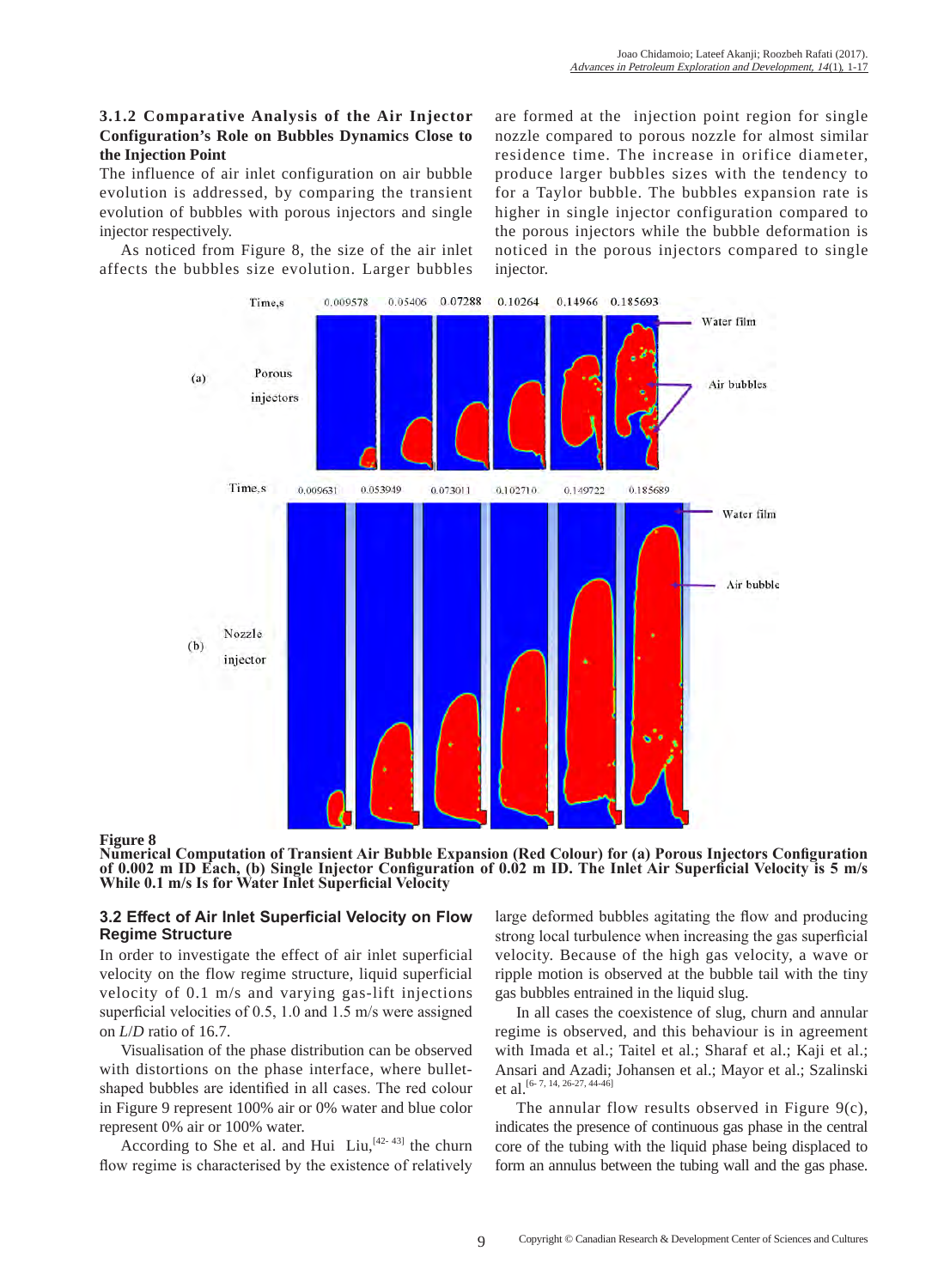

#### **Figure 9**

**Influence of Gas-Lift Gas Injection Superficial Velocity on Air-Water Flow Structures for a Pipe** *L***/***D* **Ratio of 16.7. (a) Represents Inlet Gas Superficial Velocity of 0.5 m/s, (b) Is Assigned for Inlet Gas Superficial Velocity of 1.0 m/s, While (c) Shows the Inlet Gas Superficial Velocity of 1.5 m/s. The Liquid Inlet Velocity Was Maintained Constant And Equal to 0.1 m/s. The Red Color Represents the Air Volume Fraction and Blue Color Represents the Water Phase Volume Fraction**

As observed in Figure 9, increasing the gas superficial velocity caused the bubble density to become higher and the bubble size to become larger. This gradual change in the fluid structure, leads to the development of annular flow where the gas phase becomes the continuous phase, flowing in the core section of the tube, surrounded by the liquid flowing as a film in the annular space between the gas phase and tube wall. Figure 9, shows also that the liquid film thickness around the leading Taylor bubble decrease with increase of air inlet superficial velocity. This observation is in agreement with Sasaki et al., Morgado et al., Wang et al., Icardi et al.<sup>[15, 47-49]</sup>

#### **3.3 Hydrodynamics of Taylor Bubble and Its Surrounding Liquid Film**

#### **3.3.1 Taylor Bubble Shape and Velocity Field Structure in Flowing Water Film**

Figure 10 shows the 2*D r-z* cross-sections of the Taylor bubble and the corresponding, velocity field vectors where four main regions are identified. A is a wake region, **B** is Taylor gas stream, C is the hemispherical or prolate-hemispheroidal nose and **D** is a falling liquid film region. In the region **A**, it is possible to visualise some liquid being dragged upward by the gas; in the region **B** there is uniform velocity field, while deviations of velocity field is observed in region **C** with near tendency of uniformity faraway for region **C**, falling film can be observed moving downward in the regions **D**.





*r-z* **Cross-Sectional View of a Taylor Bubble Shape in Flowing Liquid Film and Corresponding Velocity Field Vectors**

#### **3.3.2 Influence of Pipe Length on the Radial Profile of the Axial Velocity Along the Taylor Bubble and Around It**

The axial velocity fields were plotted for radial positions at different axial distances in regions (A), B) and (C) presented in Figure 10. The corresponding results of the radial component of the axial velocities profiles in regions (A), B) and (C) for *L*/*D* ratios of 16.7, 83.3 and 166.7, are presented in Figures 11, 12, and for air inlet superficial velocity of 0.5 m/s; and water inlet superficial velocity of 0.1 m/s respectively.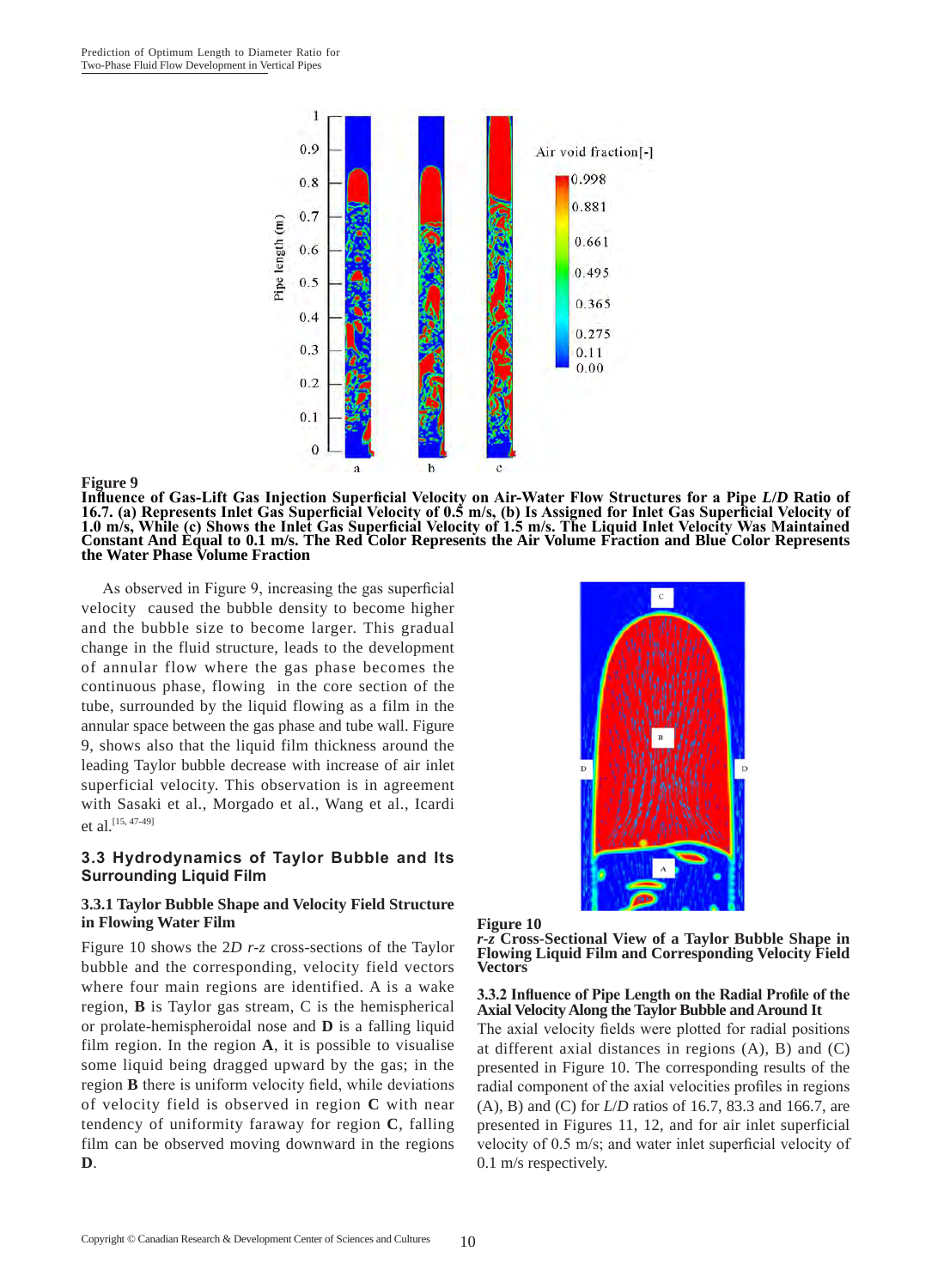



**Radial Distribution of the Axial Velocity at Different Axial Positions in (a) Region A Below the Taylor Bubble, (b) Region B (Inside the Taylor Bubble) and (c) Above Region C (Taylor Bubble Nose) for a Geometry of** *L***/***D* **of 16.3 and 0.5 m/s Gas Initial Velocity. The Blue Line in c, Represents the Radial Profile of the Axial Velocity at Taylor Bubble Nose**



**Figure 12**

**Radial Distribution of the Axial Velocity at Different Axial Positions in (a) Region A Below the Taylor Bubble, (b) Region B (Inside the Taylor Bubble) and (c) Above Region C (Taylor Bubble Nose) for a Geometry of L/D of 83.3 and 0.5 m/s Gas Initial Velocity. The Blue Line in c, Represents the Radial Profile of the Axial Velocity at Taylor Bubble Nose**



**Figure 13**

**Radial Distribution of the Axial Velocity at Different Axial Positions in (a) Region A Below the Taylor Bubble, (b) Region B (Inside the Taylor Bubble) and (c) Above Region C (Taylor Bubble Nose) for a Geometry of L/D of 166.7 and 0.5 m/s Gas Initial Velocity. Blue Line in c, Represents the Radial Profile of the Axial Velocity at Taylor Bubble Nose**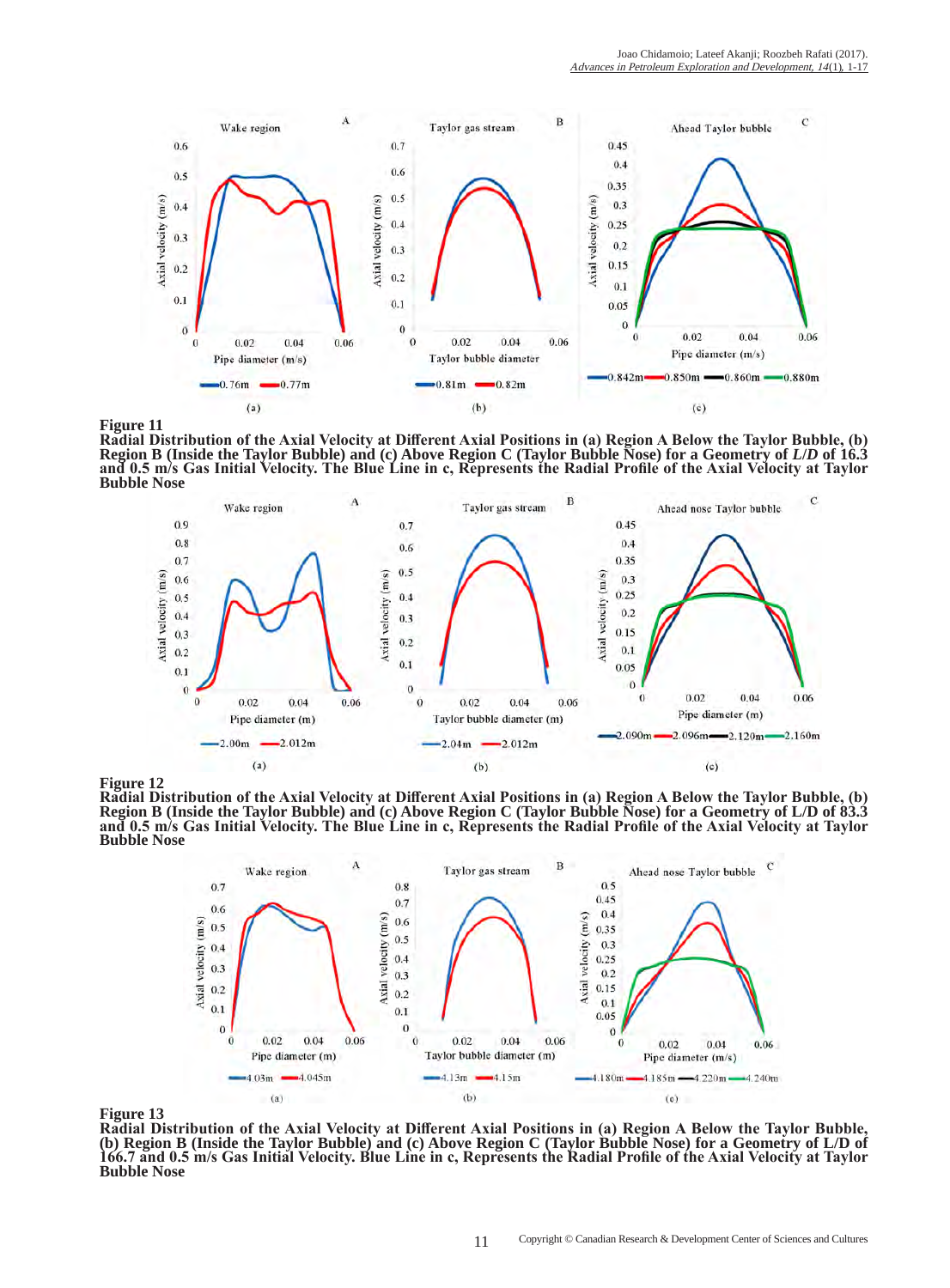In the wake region **A**, it can be observed a fluctuation on the radial profile of axial velocity due to vortexes, with no well-defined boundary. This trend is observed in all *L*/*D* ratio domains as shown on Figures11-13. Wang et al.  $(2014)$ <sup>[48]</sup> have observed similar profile when they investigated experimental the characteristics of slug flow in vertical narrow rectangular channel.

A fully parabolic profile is observed on *L*/*D* ratio of 16.6 and 83.3 respectively, while, a distortion and offcentered in the axial velocity profile is observed on *L*/*D* ratios of 166.7 in the Taylor gas stream region **B**.

At the Taylor bubble nose (blue line on region c), a parabolic profile of the axial velocity is observed on *L*/ *D* ratio of 16.7 and 83.3 while for *L*/*D* ratio of 166.7 we see a distortion and eccentricity in the axial velocity profile. Ahead the Taylor bubble, flattening of the axial velocity profile is observed in all geometry domains. The influence of liquid load on the nose of the Taylor bubble is noticed in region **C** on *L*/*D* ratio of 166.6 where there is no appreciable difference on velocity profile in axial positions ahead the nose of Taylor bubble (Figure 13, c) in comparison with *L*/*D* ratio of 83.3 (Figure 12, c) and *L*/*D* ratio of 16.7 (Figure 11, c) respectively.

# **3.3.3 Estimation of Taylor Bubble Velocity and Its Length in Continuous Slug Flow**

The computed dynamic evolution of Taylor bubble rising velocity as well its elongation on time are presented in Figures 14 and 15 respectively. The bubble rising velocities were determined by the relations: Where is the distance traveled in between two positions of the Taylor bubble nose and is the corresponding time interval. The distance travelled by the nose of the Taylor bubble were measured for each time step computed, while the lengths of the bubbles were estimated by measuring the distance between the Taylor bubble nose and its wake region for every simulation time. The distance traveled by the nose of Taylor bubble is plotted as function of time for *L*/*D* geometries of 16.7 (a), 83.3 (b) and 166.7 (c) respectively. The slope of the linear trend-line on Fig. 14 represents the Taylor bubble rising velocity. From this, it was found that the Taylor bubble average velocity is 0.4106 m/s for *L*/ *D* =16.7, 0.4245 m/s for *L*/*D* =83.3 and 0.4509 m/s for *L*/  $D = 166.7$  respectively. In the range of the pipe length, the Taylor bubble rising velocity increases with exponential power law of the pipe length as follows:



# $U_B = 0.4051 * e^{(0.006 \frac{L}{D})}$ . (13)

#### **Figure 14**

**Consecutive Leading Taylor Bubble Nose Position as Function of Time for Geometry Domains of** *L***/***D* **Ratio of 16.7 (a), 83.3 (b) and 166.7 (c). For All** *L***/***D* **Ratios, the Liquid Superficial Velocity Is 0.1 m/s, and Gas Superficial Velocity Is 0.5 m/s**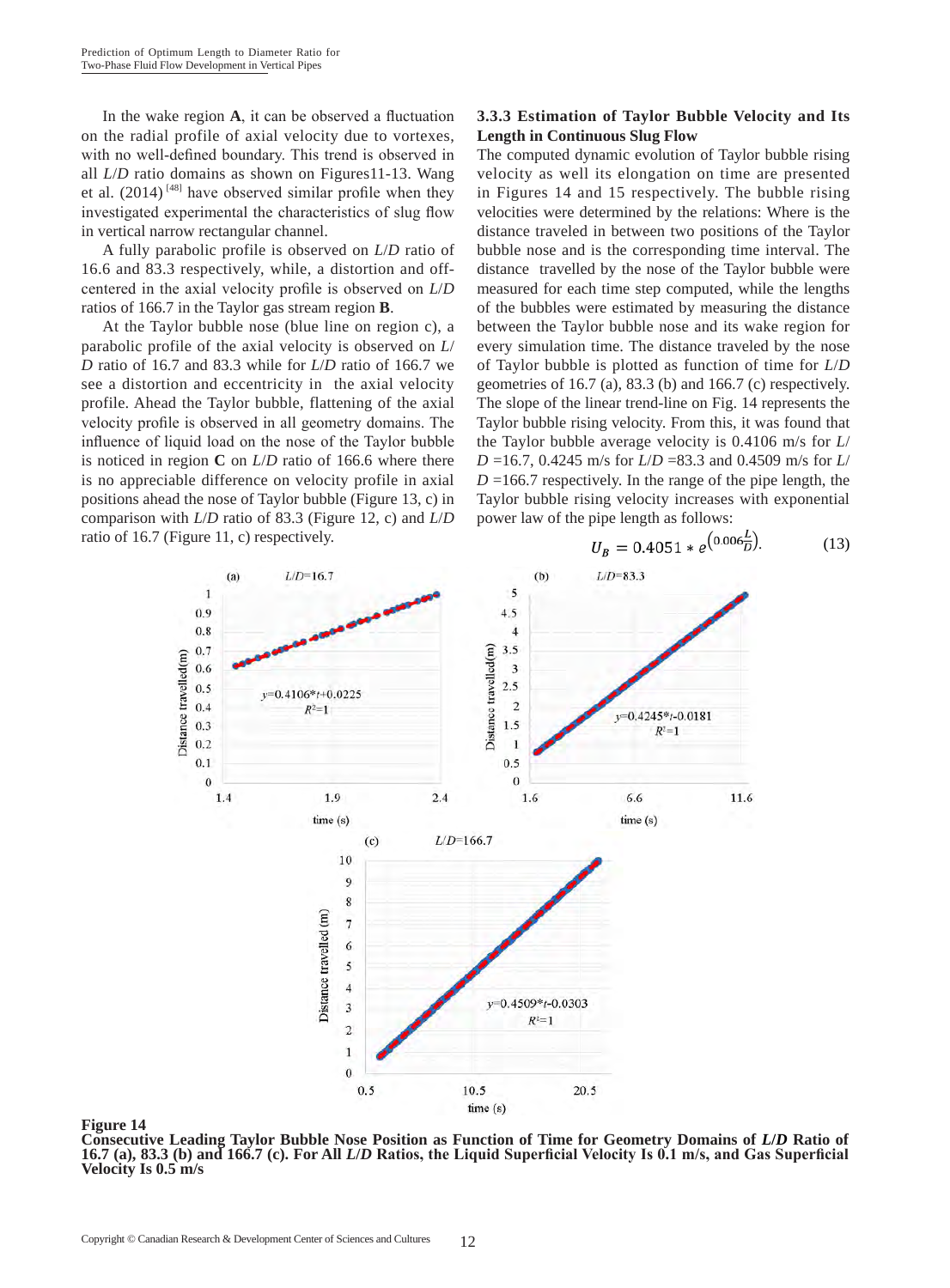Figure 15, displays the estimated Taylor bubble length as function of time for *L*/*D* ratios of 16.7, 83.3; and 166.7 correspondingly. Different trends are observed in all *L*/*D* ratios. In (a) we see positive increment of the Taylor bubble length on time suggesting an expansion

of the leading Taylor bubble on time. The profile on (b) is apparently showing aperiodic oscillation on time while in (c), we see a tendency of the parabolic profile of leading Taylor bubble length on time having a maximum value.



**Figure 15**

**Plots of Taylor Bubble Length Versus Time for (a)** *L***/***D* **Ratio of 16.7, (b) L/D ratio of 83.3 and (c)** *L***/***D* **Ratio of 166.7. For All** *L***/***D* **Ratios, the Liquid Superficial Velocity Was 0.1 m/s, and Gas Superficial Velocity Was 0.5 m/s Respectively**

## **3.3.4 Air Bubbles Breakup and Coalescence Evolution Along the Pipe Length**

Coalescence, defined as the process by which two or more bubbles merge during contact to form a single daughter bubble, is visible along the pipe length as shown on Figure16 far ahead of the injection point on other hand, bubble breakup mechanism is observed and noticed close to the injection point.

The slug flow regime characterised by the existence of large coalescent cap bubble that nearly fully occupies the pipe cross-section with hemispherically shaped tops and flattened tails were observed.

From Figure 16, we see small gas bubbles are entrained in the tail of Taylor bubble. Distorted nose of trailing bubble is observed as it is traveling in the wake region of the leading bubble; acceleration of the trailing bubble and consequent coalescence with the leading bubble is also observed; showing the characteristic of unstable slug flow. Far from the injection point, the density of small bubbles is higher and the coalescence rate is noticed compared to breakup rate.

## **3.3.5 Influence of Pipe Length on Water Flow Field in Front of the Taylor Bubble**

The radial distribution of the axial velocity are normalised by the maximum velocity at the center line of the pipe diameter. The theoretical parabolic distribution is plotted together with the numerical solution results. From Figure 17, we see that by increasing the pipe length, the radial profile of the axial velocity tends to be parabolic and this trend is more pronounced on *L*/*D* ratio of 166.7 compared to *L*/*D* of 83.3 and 16.7 respectively. This profiles, advocate that the axial velocity profile in the liquid film ahead the leading Taylor bubble is influenced by the pipe length. Comparable profiles were observed by Polonsky et al., Santos and Pinheiro, Wang et al.<sup>[23, 40, 48]</sup> respectively, where they found that the velocity profile is well fitted with one-seventh power-law, despite they have used fixed pipe length. From this results one can be assured that the *L*/*D* ratio of 166.7 is not sufficient to achieve the fully developed flow of the liquid ahead the leading Taylor bubble.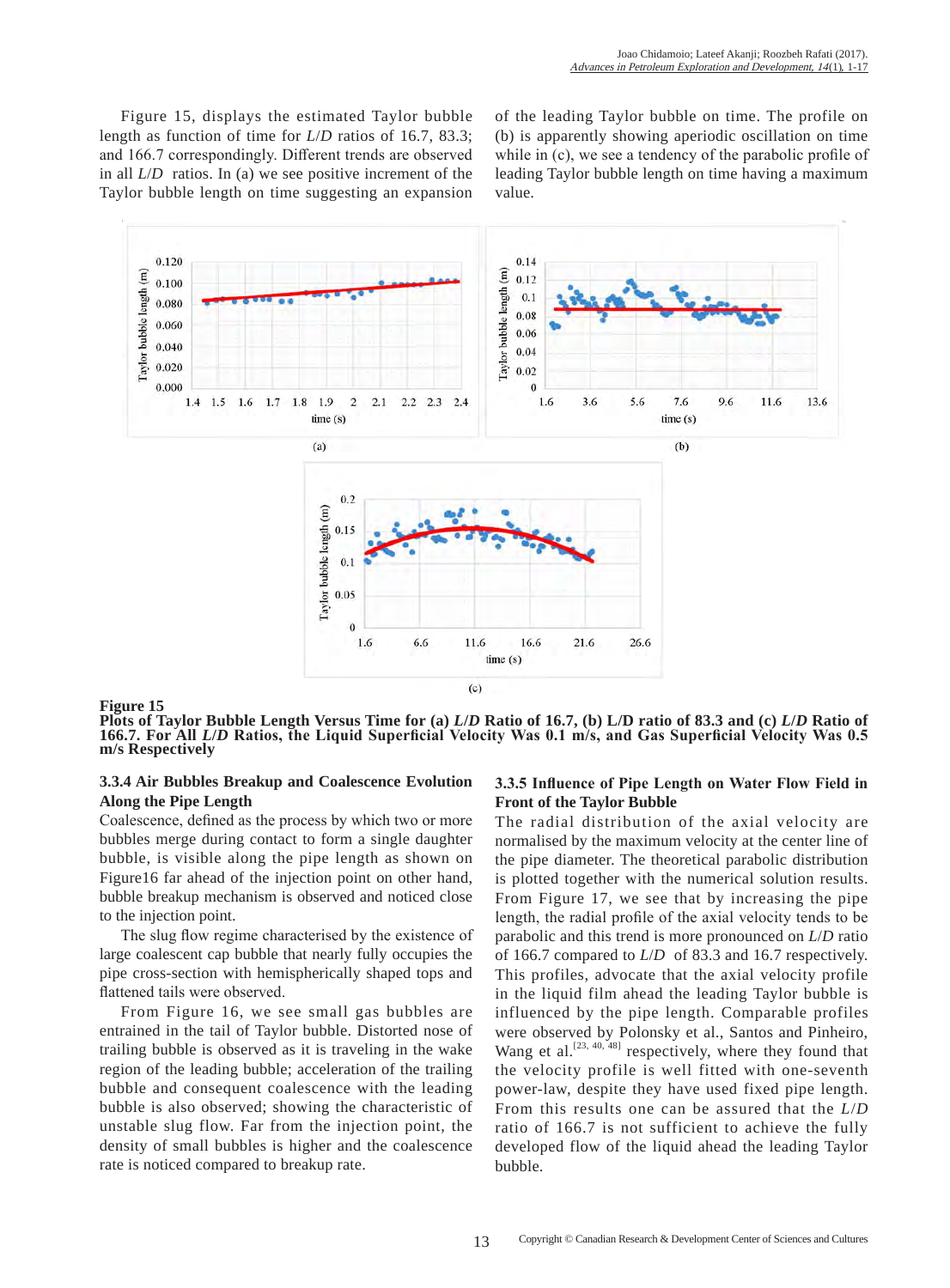

**Figure 16**

**Sequential Images of the Bubbles Coalescence and Breakup Mechanisms, on Geometry Domain of** *L***/***D* **Ratio of 16.7, Liquid Superficial Velocity of 0.1 m/s, and Gas Superficial Velocity of 0.5 m/s. Red Colour Represents the Gas Bubbles and the Blue Is the Water Phase**





**The Average Axial Liquid Velocity Distributions Above the Taylor Bubble Nose for Geometry Ratio of 16.7, 83.3 and 166.7 for Air Inlet Superficial Velocity of 0.5 m/s, and the Liquid Superficial Velocity of 0.1 m/s Are Presented. Additionally, the Theoretical Parabolic Distribution Is Plotted Together With the Numerical Solution**

The theoretical power-law for axial velocity described by Equation 14 is compared with the numerical solution as presented in Figure 19.

$$
U_n = \frac{U}{U_{\text{max}}} = \left(1 - \frac{r}{R}\right)^{\frac{1}{n}} \tag{14}
$$

The power law of normalised axial velocity profile in the range of the *L*/*D* ratios is reasonable represented as:

$$
U_n = \begin{cases} \left(1 - \frac{r}{R}\right)^{\frac{1}{15}} & \text{for } l/p = 16.7; n = 16\\ \left(1 - \frac{r}{R}\right)^{\frac{1}{8}} & \text{for } l/p = 83.3; n = 8\\ \left(1 - \frac{r}{R}\right)^{\frac{1}{6}} & \text{for } l/p = 166.7; n = 6 \end{cases}
$$
(15)

Figure 19 shows comparison of the devolved analytical solutions based on equation 14 using different values of exponents as indicated in Equation (15). For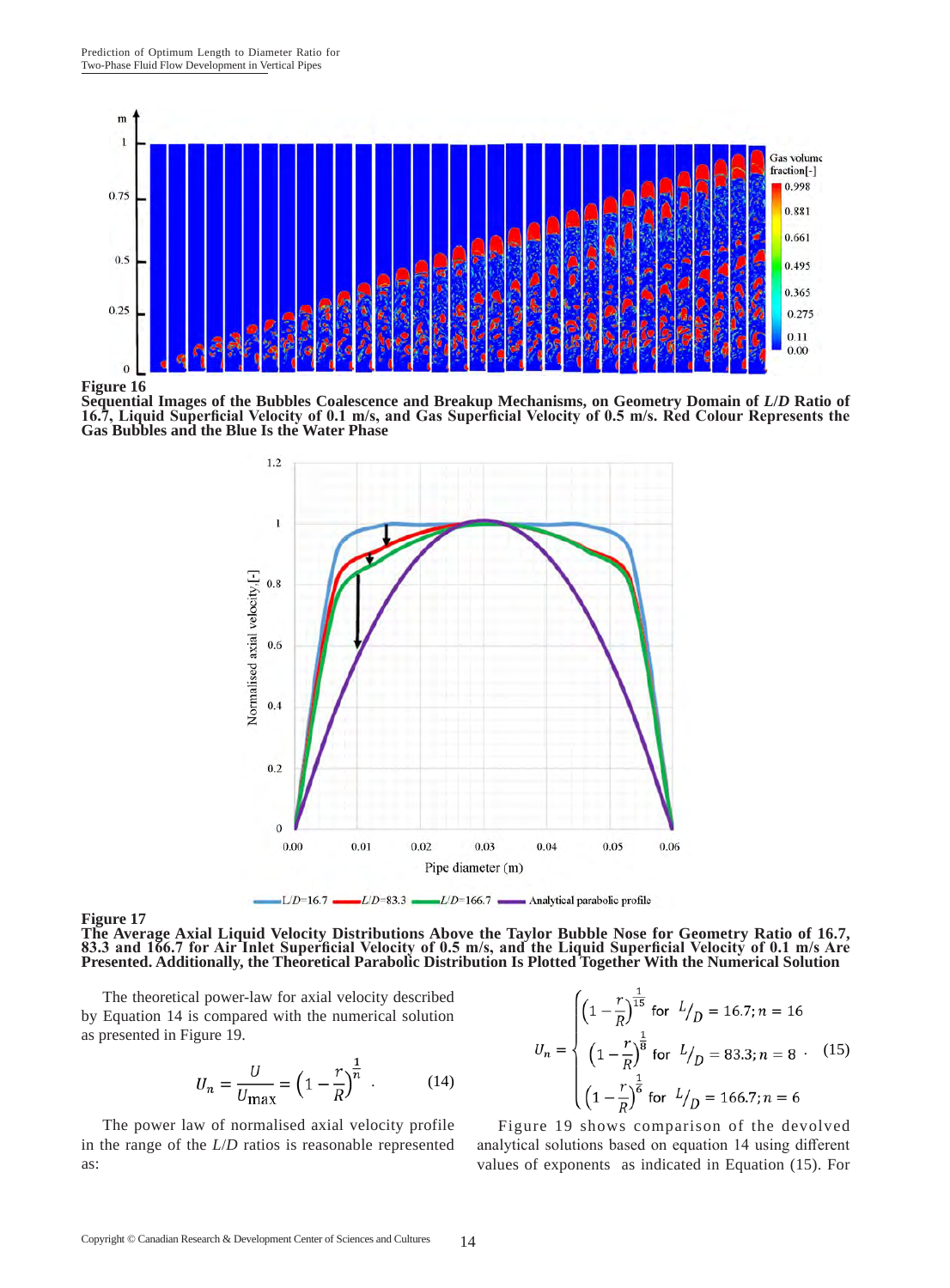different values of tested on  $L/D = 16.7$  for example, the minimum relative error between the numerically computed normalised axial velocity and analytically obtained values, is obtained when the value of *n*=16. For this error analysis several values of  $n=14$ , 15, 16, 17, 18, 19 and 20 were tested for *L*/*D* =16.7. Similar tests

were performed for *L*/*D* =83.3 and *L*/*D* =166.7 with the exponent ranging from 6 to 9 for  $L/D = 83.3$  and 4 to 7 for  $L/D = 166.7$  respectively.

It is postulated that the graphic of versus will collapse on to the parabolic solution for higher values of *L*/*D*. This has not been numerically tested in this manuscript.



**Figure 18**

**Least Relative Error Analyses for Best Fit Exponent** *n* **in the Power Law Equation With the Corresponding Numerical Solution as Shown in Figure 19. In (a)**  $n=16$  **and**  $L/D=16.7$ **; (b) Stands for**  $n=8$  **and**  $L/D=83.3$ **; (c) It Is for** *n***=6 and** *L***/***D***=166.7**

Figure 18, shows the summary of the least relative errors obtained for each of the cases presented. It is therefore hereby concluded that Equation 14

can be effectively used to predict the relationship between the normalised velocity and the pipe diameter.



**Figure 19**

**Comparison Between Present Simulation With the Theoretical Solution (Equation 14) of the Axial Velocity Profile Ahead the Taylor Bubble Nose**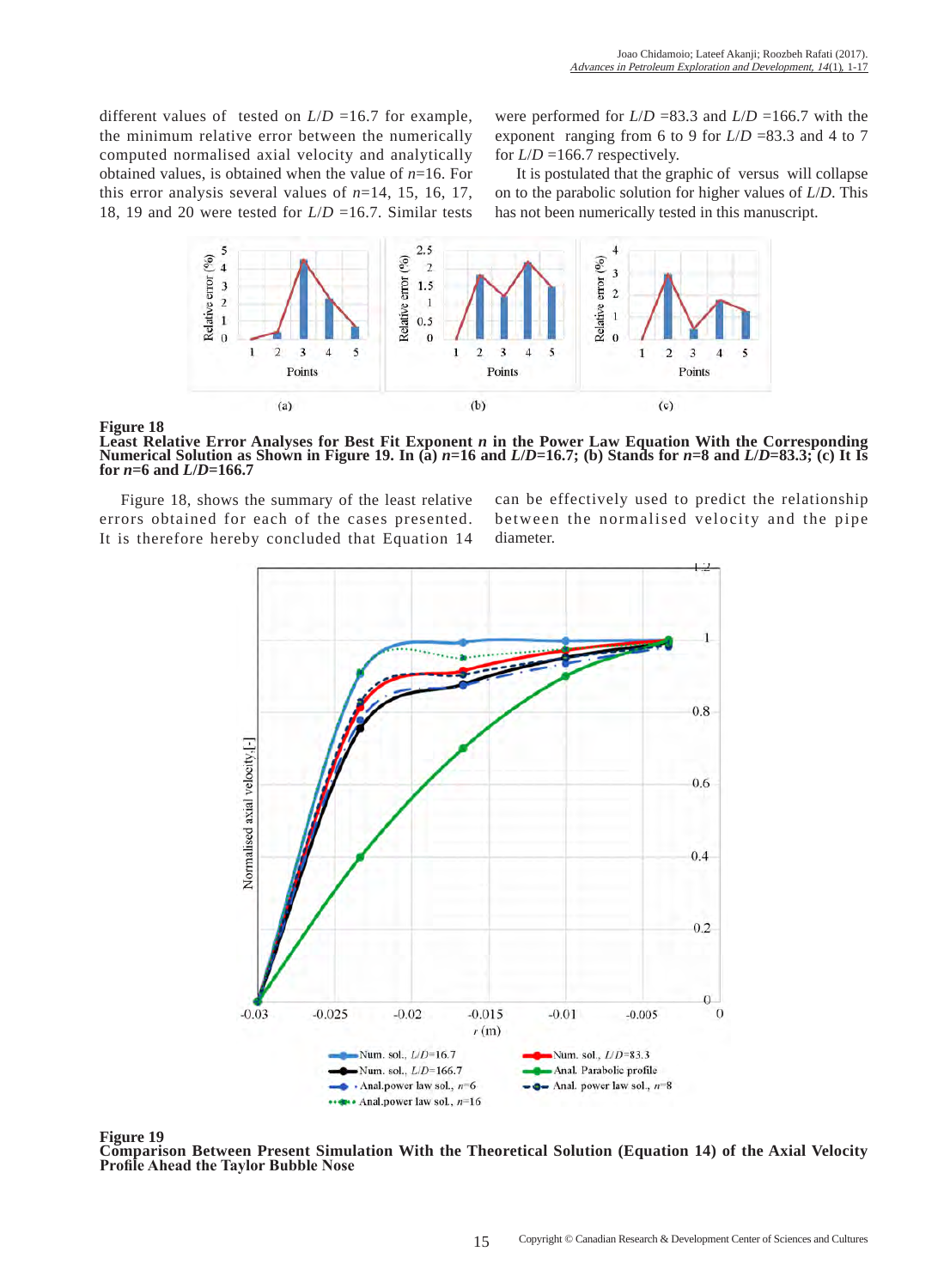# **CONCLUSION**

For a fixed pipe diameter of 0.06 m investigated in this work, the following conclusions are addressed.

Aperiodic behaviour in time and space dictates the complexity of continuous and unstable two phase slug flow. The breakup and coalescence mechanisms are observed along the pipe length.

Pipe length may influence the bubbles expansion as they rise along the pipe. The single nozzle geometry of the air inlet is source of large bubbles generation at the injection zone and those bubbles travel along the pipe breaking up and coalescing successively.

The porous injection configuration produces small bubbles size compared to a single gas injection configuration even at higher gas injection rate.

Average axial velocity of the leading Taylor bubble of 0.4106 m/s, 0.4245 m/s and 0.4509 m/s were obtained for *L*/*D* ratios of 16.6, 83.3 and 166.7 respectively.

The eccentricity distributions of axial velocity in leading Taylor bubble stream and on its nose are perceived from *L*/*D* ratio of 166.7.

The radial component of the axial velocity profile in the liquid film ahead of the leading Taylor bubble is represented by power law function (Equation 14), with exponent  $n=16$  for  $L/D = 16.7$ ,  $n=8$  for  $L/D = 83.3$  and  $n=6$ for  $L/D = 16.7$ . Despite a decrease in the exponent as  $L/$ *D* ratio increases, a fully parabolic profile is not achieved. This suggests that further studies on higher *L*/*D* ratios should be conducted.

## **REFERENCES**

- [1] Levy, S. (1999). *Two-phase flow in complex systems.* John Wiley & Sons.
- [2] Brill, J. P. (2010). Modeling multiphase flow in pipes. *Society of Petroleum Engineers.* doi:10.2118/0210-016- TWA. 2: SPE-0210-016-TWA.
- [3] Frooqnia, A. (2014). *Numerical simulation and interpretation of borehole fluid-production measurement*  (PhD thesis). The University of Texas at Austin.
- [4] Saffari, H., Moosavi, R., Nouri, N. M., & Lin, C. (2014). Prediction of hydrodynamic entrance length for single and two-phase flow in helical coils. *Chemical Engineering and Processing: Process Intensification,* 869-21.
- [5] Morgado, A. O., Miranda, J. M., Araújo, J. D. P., & Campos, J. B. L. M. (2016). Review on vertical gas–liquid slug flow. *International Journal of Multiphase Flow,* 85348-368.
- [6] Kaji, R., Azzopardi, B. J., & Lucas, D. (2009). Investigation of flow development of co-current gas–liquid vertical slug flow. *International Journal of Multiphase Flow*, 35(4), 335-348.
- [7] Imada, F. H., Saltara, F., & Balino, J. F. (2013). Numerical study of the churn-slug transition dynamics in vertical upward air-water flows. In C. A. Brebbia & P. Vorobieff (Eds.), *Computational methods in multiphase flow VII* (VII ed., pp.101-114). Ashurst Lodge, UK: WIT Press.
- [8] Abdulkadir, M., Hernandez-Perez, V., Abdulkareem, L., Lowndes, I. S., & Azzopardi, B. J. (2010). Characteristics of slug flow in a vertical riser*. Society of Petroleum Engineers*. doi:10.2118/140681-MS
- [9] Zabaras, G. J. (2000). Prediction of slug frequency for gas/ liquid flows. *Society of Petroleum Engineers,* J2: SPE-65093-PA.
- [10]Abdulkadir, M., Hernandez-Perez, V., Lo, S., Lowndes, I. S., & Azzopardi, B. J. (2015). Comparison of experimental and Computational Fluid Dynamics (CFD) studies of slug flow in a vertical riser. *Experimental Thermal and Fluid Science, 68,* 468-483.
- [11]Brennen, C. E. (2005). *Fundamentals of multiphase flow*. Cambridge University Press.
- [12]Wan, R. G., Liu, Y., & Wang, J. (2007). A multiphase flow approach to modeling sand production using finite elements. *Petroleum Society of Canada*. doi:10.2118/07- 04-04.
- [13]Araújo, J. D. P., Miranda, J. M., & Campos, J. B. L. M. (2013). Simulation of slug flow systems under laminar regime: Hydrodynamics with individual and a pair of consecutive Taylor bubbles. *Journal of Petroleum Science and Engineering, 111,* 1-14.
- [14]Mayor, T. S., Ferreira, V., Pinto, A. M. F. R., & Campos, J. B. L. M. (2008). Hydrodynamics of gas–liquid slug flow along vertical pipes in turbulent regime–An experimental study. *International Journal of Heat and Fluid Flow, 29*(4), 1039- 1053.
- [15]Morgado, A. O., Miranda, J. M., Araújo, J. D. P., & Campos, J. B. L. M. (2016). Review on vertical gas–liquid slug flow. *International Journal of Multiphase Flow, 85,*  348-368.
- [16]Davies, R., & Taylor, G. (1950). The mechanics of large bubbles rising through extended liquids and through liquids in tubes. *Proceedings of the Royal Society of London A: Mathematical, Physical and Engineering Sciences,* 375- 390.
- [17]Griffith, P., & Wallis, G. B. (1961). Two-phase slug flow. *Journal of Heat Transfer, 83*(3), 307-318.
- [18]Davidson, J., Nicklin, D., & Wilkes, J. (1962). Two Phase Flow in Vertical Tubes. *Trans.Inst. Chem. Engr,* 40-61.
- [19]Brown, R. (1965). The mechanics of large gas bubbles in tubes: I. Bubble velocities in stagnant liquids. *The Canadian Journal of Chemical Engineering, 43*(5), 217-223.
- [20]Collins, R., De Moraes, F., Davidson, J., & Harrison, D. (1978). The motion of a large gas bubble rising through liquid flowing in a tube. *Journal of Fluid Mechanics, 89*(03), 497-514.
- [21]Xia, G., Cui, Z., Liu, Q., Zhou, F., & Hu, M. (2009). A model for liquid slug length distribution in vertical gasliquid slug flow. *Journal of Hydrodynamics, Ser. B, 21*(4), 491-498.
- [22]Wang, Y., Yan, C., Cao, X., Sun, L., Yan, C., & Tian, Q. (2014). Hydrodynamics of slug flow in a vertical narrow rectangular channel under laminar flow condition. *Annals of Nuclear Energy,* 73465-477.